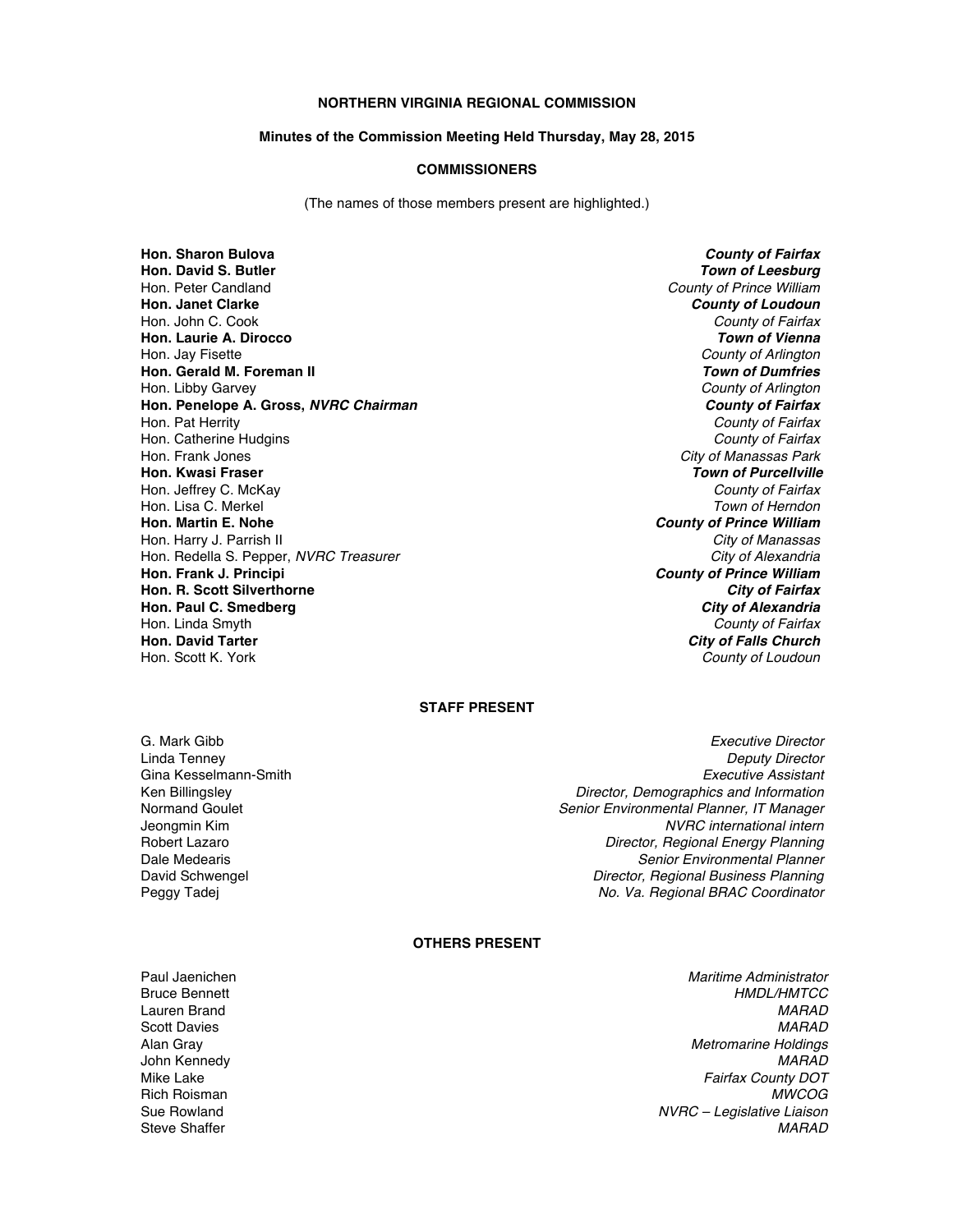Summary Minutes of the Commission May 28, 2015 Page 2

ALLEGIANCE

CALL TO ORDER Chairman Gross called the meeting to order at 7:35 p.m.

PLEDGE OF The Pledge of Allegiance was recited by all present.

ROLL CALL The roll was called and all members present or absent were noted for the record.

MINUTES Commissioner Butler moved approval of the Commission meeting minutes of April 23, 2015. The motion was seconded by Commissioner Clarke and carried unanimously.

PRESENTATION Chairman Gross introduced and welcomed the Maritime Administrator Paul Jaenichen, who is presenting NVRC with the "America's Marine Highway Leadership Award", in recognition of NVRC's leadership role in the designation and advancement of the Potomac River Commuter Ferry Project.

> Mr. Jaenichen started out by introducing the people that accompanied him to this meeting: Lauren Brand, Scott Davies, John Kennedy and Steve Shaffer. These people are the brain trust behind some of the remarks being made.

> Mr Jaenichen then relayed Department of Transportation Secretary Foxx's message, who would like to extend his apologies for not being able to attend this Commission meeting.

> He then proceeded with the problem of traffic congestion. He is glad for an organization like NVRC that understands that waterways provide opportunities to help. Over the last few years there are several places around the country where ferries became a great solution for transportation purposes. Primarily because they see it as an opportunity to minimize congestion, especially in places where there are aging bridges, etc. Cities like New York, Seattle, San Francisco, Boston and Baltimore have ferries and these ferries provide reliable service. It is also greener and it is connecting communities, and businesses in those communities. It is safe, it is reliable and if you have well integrated services you can enhance the lives of people who need to get around in a metropolitan area. It doesn't only attract businesses, but also tourists. Not a lot of people have an opportunity to ride ferries in the cities and towns they are from. So when they have this opportunity, they will. So the ferry project is the next logical step. It is the right thing to do. The key is to have that interconnected capability to be able to move people up and around, as well as to have reliability and consistency. He also added that he is aware of all the challenges to come, but the people that he brought with him tonight are there to help. That is the team that has the capability to help overcome those challenges. They can help run interference, they can do some facilitation, etc.

> Mr. Jaenichen also commented on the Grow America Act, a \$478 billion, six year transportation bill proposed by the Obama Administration, that provides increased transportation investment and stable funding for our nation's highways, bridges, transit, and rail systems, our infrastructure.

> Mr. Jaenichen also spoke about a program called the Transportation Investment Generating Economic Recovery, or TIGER Discretionary Grant program, that provides a unique opportunity for the DOT to invest in road, rail, transit and port projects that promise to achieve national objectives. Since 2009, Congress has dedicated more than \$4.1 billion for six rounds of TIGER to fund projects that have a significant impact on the nation, a region, or a metropolitan area.

> All this will help communities keep pace with our expanding economy, our growing population, and the traveling needs of the public.

> Then Mr. Jaenichen brought up that there are not that many opportunities for a city like this to have a new transit or a new type of transportation system. Not very many opportunities present themselves. And this area has the water asset to be able to make that happen. And most importantly, "you cannot wear the water out".

> Mr. Jaenichen then presented NVRC with the "America's Marine Highway Leadership Award", in recognition of NVRC's leadership role in the designation and advancement of the Potomac River Commuter Ferry Project.

Commissioner Butler asked if there is an indication for a route. Mr. Jaenichen said that there could be stops at Woodbridge, Bolling Air Force Base, Anacostia area and Arlington and more. There is a lot of opportunity here. What needs to be considered is parking, pedestrians, bikes, other transit modes, etc. He also added that he used to commute by ferry and he enjoyed it.

*Questions and answers*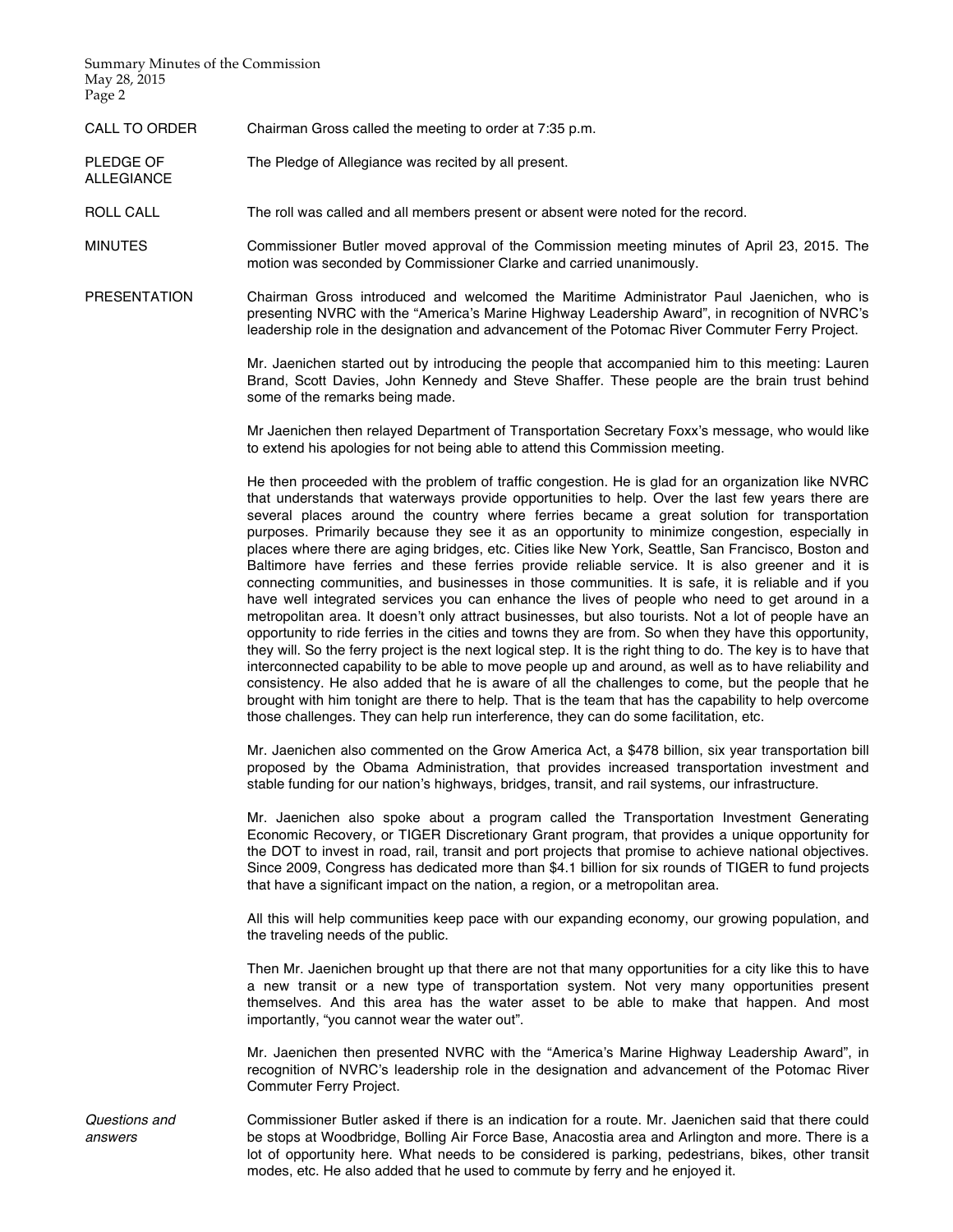Commissioner Butler also asked if it is going to be a passenger only ferry, which was confirmed.

Commissioner Tarter asked what kind of subsidies will be required, as he assumes that ferry ticket prices won't be able to cover it. Mr. Jaenichen referred to Commissioner Principi, who responded that it depends on location. According to the market analysis some would be covered by fare price, some wouldn't. For the close-in commutes no government subsidies will be required. Further out in Prince William County for example, that is a different story and a subsidy is required. Ticket prices close-in would be 10 to 12 dollars based on a 20 min. trip frequency one way. Further out in Prince William County it would be more like a 15 to 20 dollar ride one way. Commissioner Principi also added that MARAD has been a "breath of fresh air", bringing all this wonderful help. The Navy is involved, as well as the local, state and federal government and the academics, who are looking at it and studying it. It has been a very long road. He himself has been involved for the past 8 years and he believes that it will happen.

Mr. Jaenichen added that most federal employees have an opportunity to get subsidies in the form of a metro card that will allow you to commute back and forth, if you don't want to commute by car.

Commissioner Foreman brought up that the ferry would be a viable option for him, since he comes from Dumfries and works at the Coast Guard, that is now located at the former St. Elizabeth's campus and is now also the home of the Department of Homeland Security (DHS). When the Coast Guard moved in to the DHS campus, it created a 20 min. delay on the road. There were no road improvements and limited parking. And there will be an additional 14,000 people moving into DHS, which will cause even more congestion on the roads. NVRC is currently working with the Homeland Security personnel on the ferry project to alleviate congestion on I 95, 495 and 295.

Chairman Gross added that it is important to get the right people at the table, then things can get done quickly.

Mr. Gibb outlined that the ferry project is now feasible.

- CONSENT AGENDA Commissioner Silverthorne moved approval of the Consent Agenda, consisting of the items outlined below. The motion was seconded by Commissioner Butler and carried unanimously.
	- *Resolution No. P15-29:* Extension of auditor engagement
	- *Resolution No. P15-30:* Funding application to restore shoreline at Leesylvania State Park

EXECUTIVE DIRECTOR'S REPORT Printed copies of the report were distributed and Mr. Gibb went through the slides: • Metrex – "Lombardia Spring Conference 2015" • Four Mile Run Ground Breaking

- Japanese Delegation at NVRC
- Solarize Campaign Update
- Solarize Community Challenge
- Solar PV Map for Northern Virginia Dumfries Pilot
- Know Toxics Training
- Bicycle and Pedestrian Safety
- Northern Virginia Regional Native Plant Campaign Plant NoVA Natives
- Community, Military & Federal Facility Partnership
- M-495 Potomac River Commuter Ferry

Chairman Gross then asked Mr. Lazaro to present the Solar Radiation Map that NVRC staff was working on.

Once you click on a property in this map, you can see the total roof area, the usable roof area, the percent usable, the system size in kW and the projected annual savings.

Mr. Lazaro also added that since this takes a lot of computer hours, NVRC is working in a partnership with GMU on green roofs and solar.

Mr. Lazaro concluded with adding that Mr. Shafi Khan (NVRC staff) has done a fabulous job on this project.